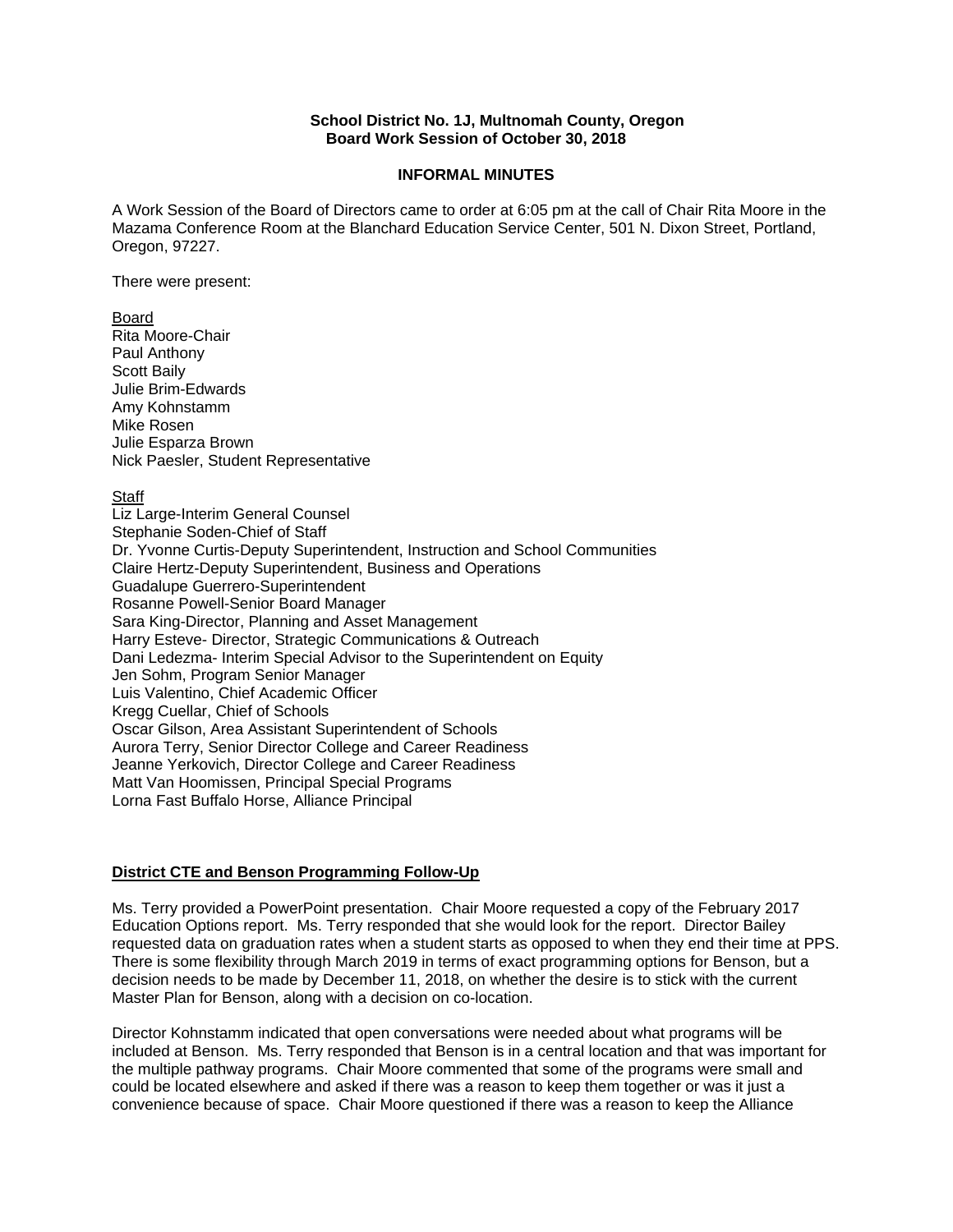program split between two buildings. Matt Eide from the Reconnection Center stated he has a team of case managers who work with 1,000 students each year, has a school social worker and data analyst located in a small office in Benson intentionally as it was centrally located. The Reconnection Center is co-located with Alliance at Benson and that was also intentional as they are able to blend their fte.

Chair Moore asked why there was Alliance at Benson and Alliance at Meek. Ms. Fast Buffalo Horse responded that they were different models. Students who are closer to graduation will got to Alliance at Benson which is an independent, self-directed model. Benson also has day and evening classes. Alliance at Meek uses CTE as an intervention to engage students, and offers social/emotional programming along with a core program. If both programs were be in the same location, they would have to work on how they would serve the needs of the students. Ms. Fast Buffalo Horse noted that an analysis of combining both Alliance schools at Kenton had not been performed. Chair Moore stated that she always thought the split of Alliance was due to space. Ms. Fast Buffalo Horse responded that it was historical; some programs from Madison and Grant went into Alliance at Benson. Chair Moore commented that the programs evolved based upon where they were located and it's less a function of two different programs and models, and two different places. She was interested in hearing if you had a blank slate, what would Alliance look like. Ms. Fast Buffalo Horse responded that 400 students would be the max to provide small school supports. One site for up to 400 would be the ideal situation, as childcare, a gym, showers, offices and conferences rooms would be needed. The idea was that a building would contain Alliance and the Reconnection Center, along with CTE.

Chair Moore questioned if there was any interaction with DART students and Benson students. Mr. Van Hoomissen responded not very often. A few may do some mainstreaming at Benson during the day, but basically it is run as its own school. Chair Moore asked if it was better for students to be co-located or have a separate site. Mr. VanHoomisien stated that a separate site would be preferred as students have huge anxieties and may only be in a classroom of 5 students with therapeutic treatments. If DART was co-located, it would be fine if they are co-located in the right way.

Director Brim-Edwards asked if two facilities could be built on the existing Benson site. Mr. Jung responded that the challenge was that it was not the plan now, so that would be a redirection and staff would have to plan for that.

Director Brim-Edwards mentioned that the District would be taking kids from their home high schools to go to Benson, yet it is spending money on all high schools. Director Anthony stated that by the year 2035 there would be no problem in filling all or our high schools. Director Kohnstamm reported that the high school redesign process determined how you obtained robust high schools with populations of at least 1500, and then increased to 1700. Mr. LaFountaine asked in regards to suite design for Benson, if it was feasible that one wing could be utilized by the multiple pathways and Alliance programs. Mr. Jung responded that there was some flexibility in the design. Director Bailey stated that designing programs around facilities was driving him crazy; that is not how we should operate. He would like to see a CTE plan before we build Benson, and he would like to see visionary, futuristic programs along with things the Board hasn't thought of. If we don't do that plan, we're going to pay later. Vice-Chair Esparza Brown indicated that that made sense as we want to plan for other programming and have the facilities built for that. Director Anthony added that where we put the programs is a real question which hasn't been looked at.

Chair Moore, speaking on the proposed hybrid model, asked if staff could come up with a ballpark sense of what the impact would be in terms of the size requirements.

Curtis Wilson, Benson Principal, stated that they have been making it work at Benson for the last six years. He keeps things student centered. Of all the high school principals, he's the only one that shares space with other programs. They make it happen. The programs should not be at Benson, but he is willing to figure things out. If Benson is comprehensive, they will make it work. If there are six other programs there, they will figure it out. It was up to the Board to guide staff. He knows what his staff